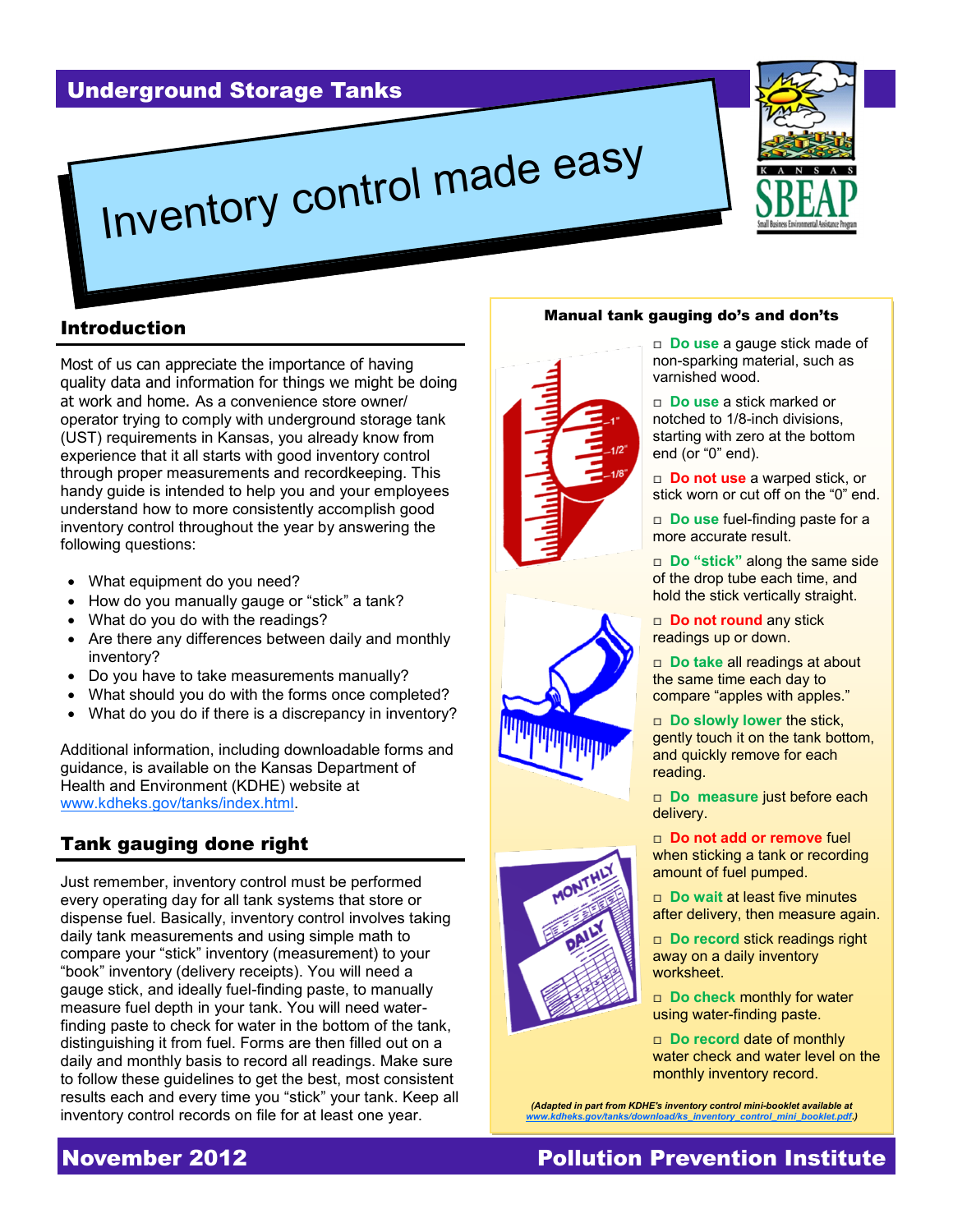*This is just a "snapshot" of what your daily inventory worksheet will look like based on the blank and example forms in KDHE's inventory control mini-booklet available at [www.kdheks.gov/tanks/download/](http://www.kdheks.gov/tanks/download/ks_inventory_control_mini_booklet.pdf) [ks\\_inventory\\_control\\_mini\\_booklet.pdf.](http://www.kdheks.gov/tanks/download/ks_inventory_control_mini_booklet.pdf) The actual worksheet has room for you to enter information for up to five tanks whereas, in this example, single-tank entries are made in one column. The far right column provides explanation about the type of information to be recorded in each row. Several entries are color-coded to correspond to the monthly inventory worksheet on the next page.* 

# **DAILY INVENTORY WORKSHEET**

| FACILITY NAME: LAST CHANCE #2 |
|-------------------------------|
| <b>JOHN DOE</b>               |
| 09/22/2012                    |
|                               |

| <b>TANK IDENTIFICATION</b>                                               | #4             | Create a daily inventory worksheet by filling in information above.<br>List tank(s) by number/name in this row. Be consistent-the same<br>column should correspond with the same tank each day.              |
|--------------------------------------------------------------------------|----------------|--------------------------------------------------------------------------------------------------------------------------------------------------------------------------------------------------------------|
| Type of Fuel                                                             | <b>MID UNL</b> | Specify fuel type with simple abbreviation (e.g., REG UNL, PREM<br>UNL, MID UNL, DIESEL, etc.).                                                                                                              |
| <b>Tank Size in Gallons</b>                                              | 10,000         | Need tank chart that exactly matches your tank and shows<br>conversion to gallons for each 1/8-inch stick division (provided by<br>tank manufacturer).                                                       |
| <b>END-STICK INCHES</b>                                                  | 86-1/2         | Measure tank every day that fuel is added or removed. Preferably<br>using fuel-finding paste, measure depth to fuel to nearest 1/8-inch<br>on gauge stick and record in this row.                            |
| <b>AMOUNT PUMPED</b>                                                     |                | Record numbers from each dispenser's totalizer below. You may<br>have several dispensers and totalizers for one tank. In this example,<br>you have two dispensers for Tank #4.                               |
| <b>Totalizer Reading</b>                                                 | 44,013         | Record totalizer number for first Tank #4 dispenser.                                                                                                                                                         |
| <b>Totalizer Reading</b>                                                 | 38,974         | Record totalizer number for second Tank #4 dispenser.                                                                                                                                                        |
| <b>Totalizer Reading</b>                                                 |                |                                                                                                                                                                                                              |
| <b>Totalizer Reading</b>                                                 |                |                                                                                                                                                                                                              |
| <b>Totalizer Reading</b>                                                 |                |                                                                                                                                                                                                              |
| <b>Totalizer Reading</b>                                                 |                |                                                                                                                                                                                                              |
| <b>Totalizer Reading</b>                                                 |                |                                                                                                                                                                                                              |
| <b>TODAY'S SUM OF TOTALIZERS</b>                                         | 82,987         | Add all totalizer readings above and record result here for Tank #4<br>$(e.g., 44,013 + 38,974 = 82,987).$                                                                                                   |
| Previous Day's Sum of Totalizers                                         | 82,584         | Go to yesterday's (or last) "DAILY INVENTORY WORKSHEET" and<br>enter previous "TODAY'S SUM OF TOTALIZER'S" value in this row.                                                                                |
| <b>AMOUNT PUMPED TODAY</b>                                               | 403            | <b>Subtract "Previous Day's Sum of Totalizers" from "TODAY'S SUM</b><br>OF TOTALIZER'S" to determine difference of "AMOUNT PUMPED<br>TODAY" (e.g., 82,987 - 82,584 = 403).                                   |
| <b>DELIVERY RECORD</b>                                                   |                | Check how much fuel has been delivered to your tank each time<br>and record all information below. If no delivery has occurred on a<br>given day, then no information will be recorded in the next six rows. |
| Inches of Fuel Before Delivery                                           |                |                                                                                                                                                                                                              |
|                                                                          | 49-7/8         | Before delivery begins, measure liquid level in tank to nearest 1/8-<br>inch stick division and record beginning fuel level value here.                                                                      |
| Gallons of Fuel Before Delivery<br>(from Tank Chart)                     | 5,246          | Using tank chart, convert "before" delivery measurement to the<br>corresponding number of gallons.                                                                                                           |
| Inches of Fuel After Delivery                                            | $86 - 1/2$     | Wait at least five minutes after delivery is completed to measure<br>liquid level in tank to nearest 1/8-inch stick division and record<br>"after" fuel level value here.                                    |
| Gallons of Fuel After Delivery<br>(from Tank Chart)                      | 9,423          | Using tank chart, convert after-delivery measurement to the<br>corresponding number of gallons.                                                                                                              |
| <b>GALLONS DELIVERED (STICK)</b><br>(Gallons "After" - Gallons "Before") | 4,177          | Subtract gallons of fuel before delivery from gallons of fuel after<br>delivery to determine net gallons delivered based on your stick<br>measurements (e.g., 9,423 - 5,246 = 4,177).                        |
| <b>GROSS GALLONS DELIVERED</b><br>(Receipt)                              | 4,200          | Record gross gallons delivered from your delivery receipt. The<br>value in this row (i.e., 4,200) should be comparable to the row above<br>(i.e., 4,177). If not, contact your supplier.                     |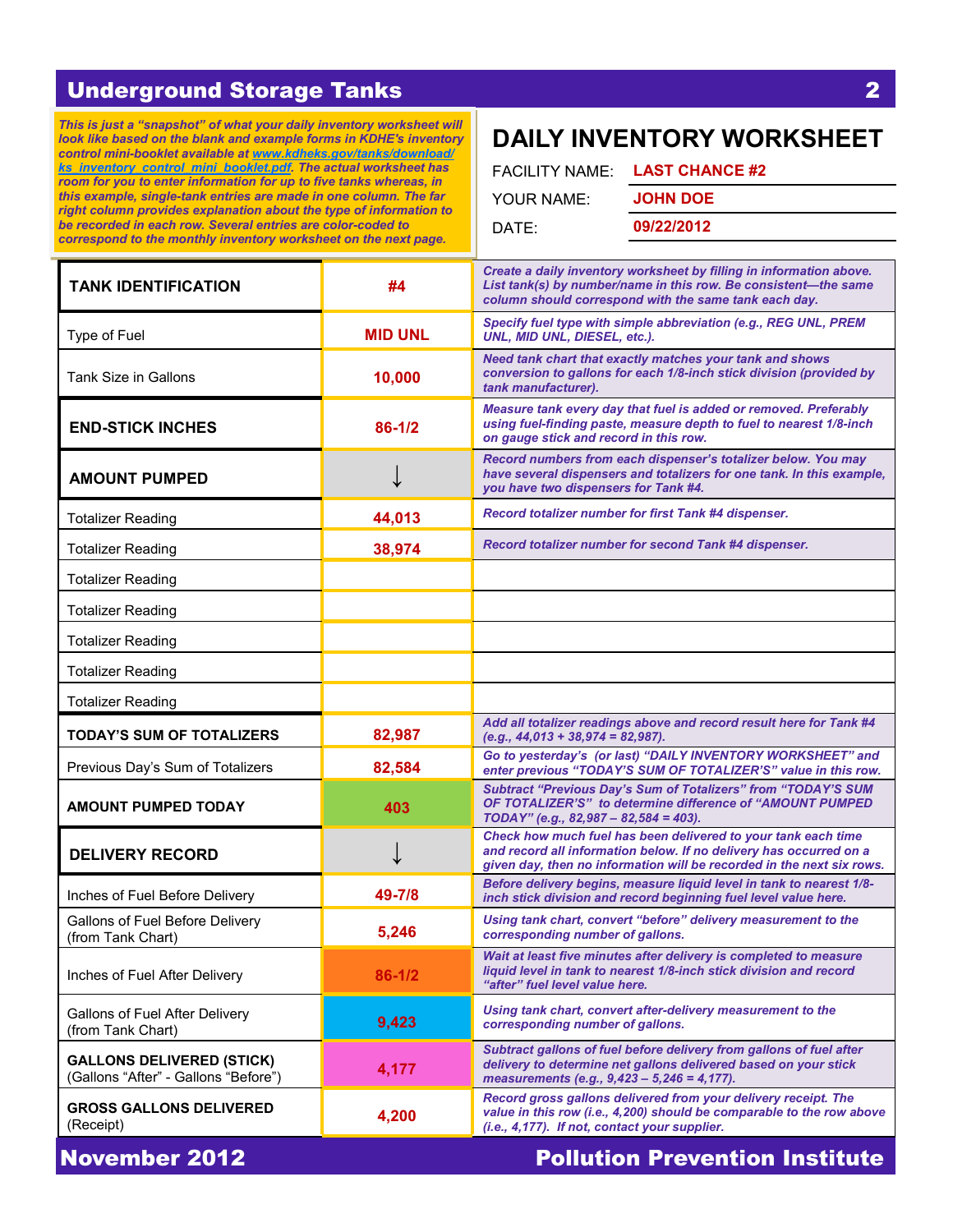*This monthly inventory record form is a condensed version based on the blank and example forms in KDHE's inventory control mini-booklet available at [www.kdheks.gov/tanks/](http://www.kdheks.gov/tanks/download/ks_inventory_control_mini_booklet.pdf) [download/ks\\_inventory\\_control\\_mini\\_booklet.pdf.](http://www.kdheks.gov/tanks/download/ks_inventory_control_mini_booklet.pdf) Some rows are not shown for illustrative purposes (indicated by the symbol "⁞"), but are still used in calculation below of "TOTAL GALLONS PUMPED" and "TOTAL GALLONS OVER OR SHORT." The values in those rows can viewed on KDHE's minibooklet sample form. The dash symbols used in the "GALLONS DELIVERED" column indicate no fuel was delivered on those dates. On Day 22, several entries are color-coded to show you how the information matches up with your daily inventory worksheet on the previous page.*

#### Determining changes in inventory

□ Transfer pertinent information from daily inventory worksheet onto monthly inventory record.

□ Prepare one monthly inventory record per tank.

□ Subtract "BOOK INVENTORY (GALLONS)" from "END STICK INVENTORY (GALLONS)" to determine "DAILY OVER (+) or SHORT (-)" (e.g., 3,690 - 3,714 = -24).  $\Box$  Pay attention to positive and negative numbers to get an accurate total.

□ Think again if your DAILY OVER (+) or SHORT (-) is always 0 or 1—you are likely doing something wrong!

| <b>KDHE</b> Owner $#$ :               | <b>KDHE</b> Facility #: | <b>30-Day INVENTORY RECORD</b> |                 |  |  |
|---------------------------------------|-------------------------|--------------------------------|-----------------|--|--|
| <b>FACILITY NAME:</b>                 | <b>LAST CHANCE #2</b>   | MONTH/YEAR:                    | 09/2012         |  |  |
| TANK IDENTIFICATION AND TYPE OF FUEL: |                         | #4 MID UNL                     |                 |  |  |
| DATE OF WATER CHECK                   | 09/01                   | LEVEL OF WATER (INCHES):       | $0$ (or "zero") |  |  |

|                                                                                                                                                                                       | <b>START-STICK</b><br><b>INVENTORY</b><br>(GALLONS) |          |                                    |                        | <b>GALLONS</b> |       | <b>BOOK</b><br><b>INVENTORY</b> |            | <b>END-STICK INVENTORY</b> | DAILY OVER (+)<br>OR SHORT (-) |                 |
|---------------------------------------------------------------------------------------------------------------------------------------------------------------------------------------|-----------------------------------------------------|----------|------------------------------------|------------------------|----------------|-------|---------------------------------|------------|----------------------------|--------------------------------|-----------------|
| <b>DATE</b>                                                                                                                                                                           |                                                     |          | <b>GALLONS</b><br><b>DELIVERED</b> |                        | <b>PUMPED</b>  |       | (GALLONS)                       | (INCHES)   | (GALLONS)                  | ["END" – "BOOK"]               | <b>INITIALS</b> |
| $\mathbf{1}$                                                                                                                                                                          | 4,047                                               | $(+)$    | ---                                | $(-)$                  | 333            | $(=)$ | 3,714                           | $38 - 1/4$ | 3,690                      | $-24$                          | JD.             |
| 2                                                                                                                                                                                     | 3,690                                               | $(+)$    | ---                                | $(-)$                  | 44             | $(=)$ | 3,646                           | 38         | 3,658                      | $+12$                          | JD.             |
| i                                                                                                                                                                                     | ŧ                                                   | $^{(+)}$ | ---                                | $(-)$                  | ŧ              | $(=)$ | ÷                               | ŧ          | ŧ                          | ŧ                              | ÷               |
| $\overline{7}$                                                                                                                                                                        | 2,790                                               | $(+)$    | 6,134                              | $(-)$                  | 117            | $(=)$ | 8.807                           | 80         | 8.866                      | $+37$                          | <b>JD</b>       |
| 8                                                                                                                                                                                     | 8,844                                               | $^{(+)}$ | ---                                | $(-)$                  | 127            | $(=)$ | 8,717                           | 78-7/8     | 8,732                      | $+15$                          | <b>JD</b>       |
| i                                                                                                                                                                                     | ŧ                                                   | $^{(+)}$ | ŧ                                  | $\left( -\right)$      | ŧ.             | $(=)$ | ÷                               | ŧ          | ŧ                          | ŧ                              | ŧ               |
| 21                                                                                                                                                                                    | 5,869                                               | $^{(+)}$ | ---                                | $(-)$                  | 205            | $(=)$ | 5,664                           | $53 - 1/8$ | 5,639                      | $-25$                          | JD.             |
| 22                                                                                                                                                                                    | 5,639                                               | $(+)$    | 4,177                              | $\left( -\right)$      | 403            | $(=)$ | 9,413                           | $86-1/2$   | 9,423                      | $+10$                          | JD.             |
| 23                                                                                                                                                                                    | 9,423                                               | $(+)$    | ---                                | $(-)$                  | 87             | $(=)$ | 9,336                           | $85 - 1/2$ | 9,343                      | $+7$                           | JD.             |
| ÷                                                                                                                                                                                     |                                                     | $(+)$    | ŧ.                                 | $\left( -\right)$      | ŧ.             | $(=)$ | ÷                               |            | ŧ                          | ŧ                              | İ               |
| 30                                                                                                                                                                                    | 7,811                                               | $^{(+)}$ | ---                                | $(-)$                  | 116            | $(=)$ | 7,695                           | 68         | 7,690                      | $-5$                           | <b>JD</b>       |
| 31                                                                                                                                                                                    |                                                     | $^{(+)}$ |                                    | $\left( \cdot \right)$ |                | $(=)$ |                                 |            |                            |                                |                 |
| <b>TOTAL GALLONS OVER OR SHORT &gt;</b><br><b>TOTAL GALLONS PUMPED &gt;</b><br>6,594                                                                                                  |                                                     |          |                                    |                        |                | $-74$ |                                 |            |                            |                                |                 |
| DROP LAST TWO DIGITS from TOTAL<br><b>GALLONS PUMPED number and enter first</b><br>numbers on line below. TOTAL GALLONS<br>PUMPED amounts less than 100 gallons<br>round to zero (0). |                                                     |          |                                    |                        |                |       | <b>Compare these numbers</b>    |            |                            |                                |                 |
|                                                                                                                                                                                       |                                                     |          | ***LEAK CHECK:                     |                        | 65             |       | 130<br>٠                        | $\equiv$   |                            | 195                            | gallons         |

**Is "TOTAL GALLONS OVER OR SHORT" larger than "LEAK CHECK" result? YES NO (circle one)**

**If answer is "YES" for TWO MONTHS IN A ROW, notify KDHE as soon as possible.**

**Call UST Program Staff in Topeka at 785-296-8061.**

#### **KEEP THIS PIECE OF PAPER ON FILE FOR AT LEAST ONE YEAR.**